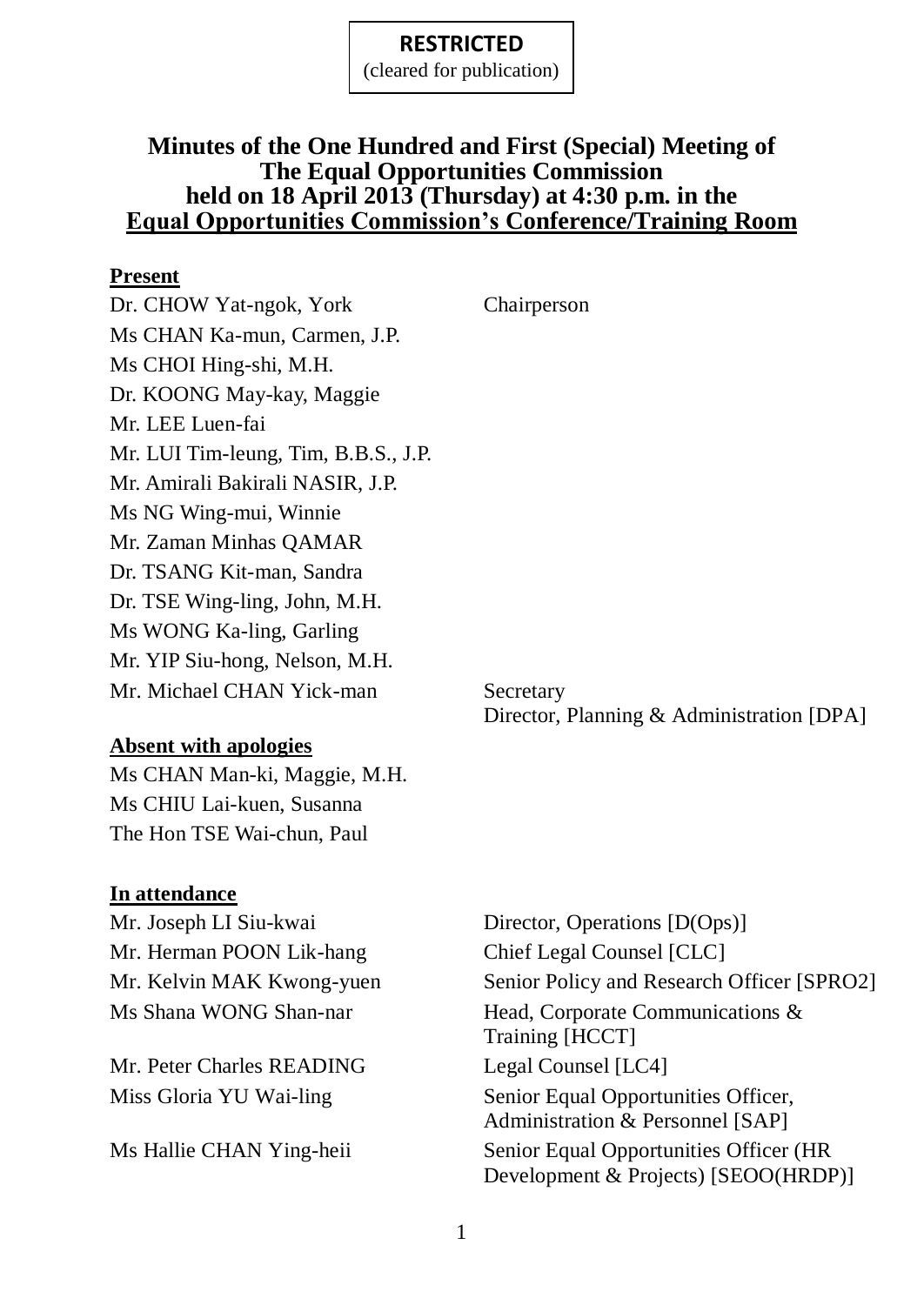(cleared for publication)

## **I. Introduction**

1. The new Chairperson (C/EOC), Dr. York CHOW, who attended the meeting for the first time, introduced himself and welcomed all Commission Members (Members) to the  $101<sup>st</sup>$  (Special) Meeting. Apologies for absence were received from Ms CHAN Man-ki, Maggie, Ms CHIU Lai-kuen, Susanna and The Hon TSE Wai-chun, Paul, due to clash of meeting schedules/other business engagements.

2. C/EOC said that the purpose of this Special Meeting was to provide Members with more details on the Review of Discrimination Ordinances currently underway, what the EOC intended to do and obtain Members' views on this subject and to formulate an EOC position. He added that he had been meeting with different stakeholder groups since his appointment as Chairperson and he would continue to meet stakeholders and EOC Members to seek advice to advance EOC's work, and to develop a three year strategic plan in the next two months.

*(Dr. John TSE joined the meeting at this juncture.)*

# **II. Review of Discrimination Ordinances** (EOC Paper No. 6/2013; Agenda Item No. 1)

3. C/EOC invited LC4 to provide a briefing on EOC Paper No. 6/2013 to Members.

*(Dr. Sandra TSANG and Mr Nelson YIP joined the meeting at this juncture.)*

4. LC4 explained in detail the justifications for the discrimination law review, the key proposals, the scope, content and stages of the review project and the strategic approach to obtain stakeholders' buy-in to the proposals. The overall objectives were to simplify, modernize and consolidate the existing ordinances into a single ordinance and to propose protection on new areas. He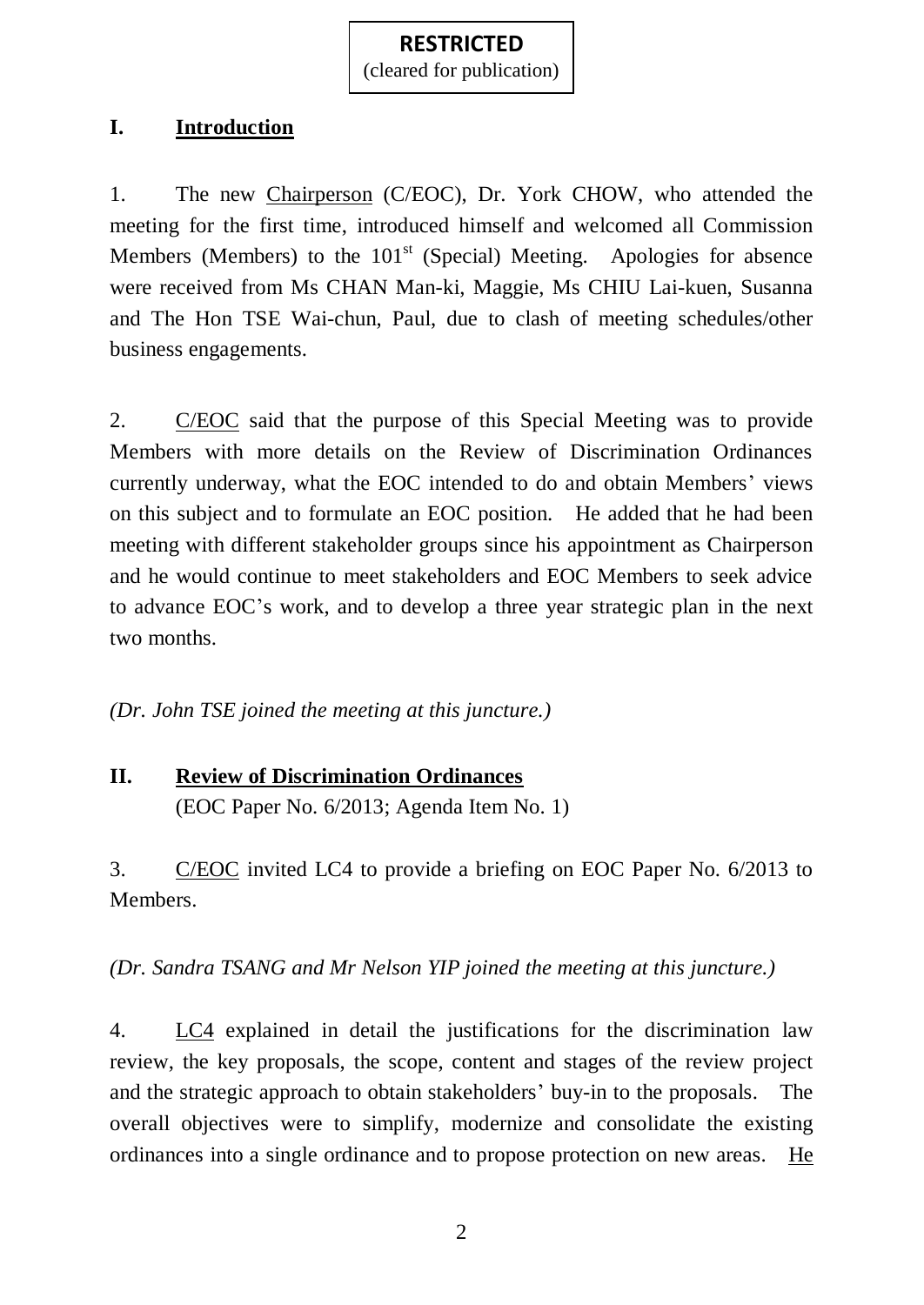(cleared for publication)

added that discrimination laws needed to reflect Hong Kong needs and keep abreast of international trends. It was also important to ensure consistency in the protected attributes in the existing legislation and to look at new areas such as sexual orientation and gender identity. A survey of LGBT themselves in 2010 reflected high and concerning figures of discrimination. He further stated that the EOC had conducted a review of the SDO and DDO in 1999 but did not look into FSDO and the new race law which was not enacted then. While Government had agreed to most of EOC's recommendations in the review, it had not implement them so far.

5. C/EOC said that there was a draft position statement on this subject at Annex 3 to the said EOC Paper for Members' consideration. As this was a very comprehensive review, the expected timeline for submission to the Government on EOC's proposals could be later than the second quarter of 2014 as stated in the EOC paper. Members were asked to provide their advice and join the internal working group to take the matter forward.

6. Ms Winnie NG supported the review which was in line with EOC's vision of creating a pluralistic and inclusive society free of discrimination. She supported the principles for the amendments to the existing legislation and the addition of more protected groups like people with different sexual orientation and gender identity…etc. On legislation for sexual orientation, she noted that there were very diverse views in the society and more work on public education and consultation to promote understanding would be required. She indicated an interest to join the working group.

## *(Ms Winnie NG left the meeting at this juncture.)*

7. Ms Carmen CHAN supported the rationale and principles in the review and thanked LC4 for the effort in drafting the consultation document. Having studied the document, she suggested adding more real life examples of discrimination in the document to facilitate understanding of the proposals. Additionally, she posed a number of questions on various parts in the draft document which LC4 and CLC would respond separately in view of the time constraint in the meeting.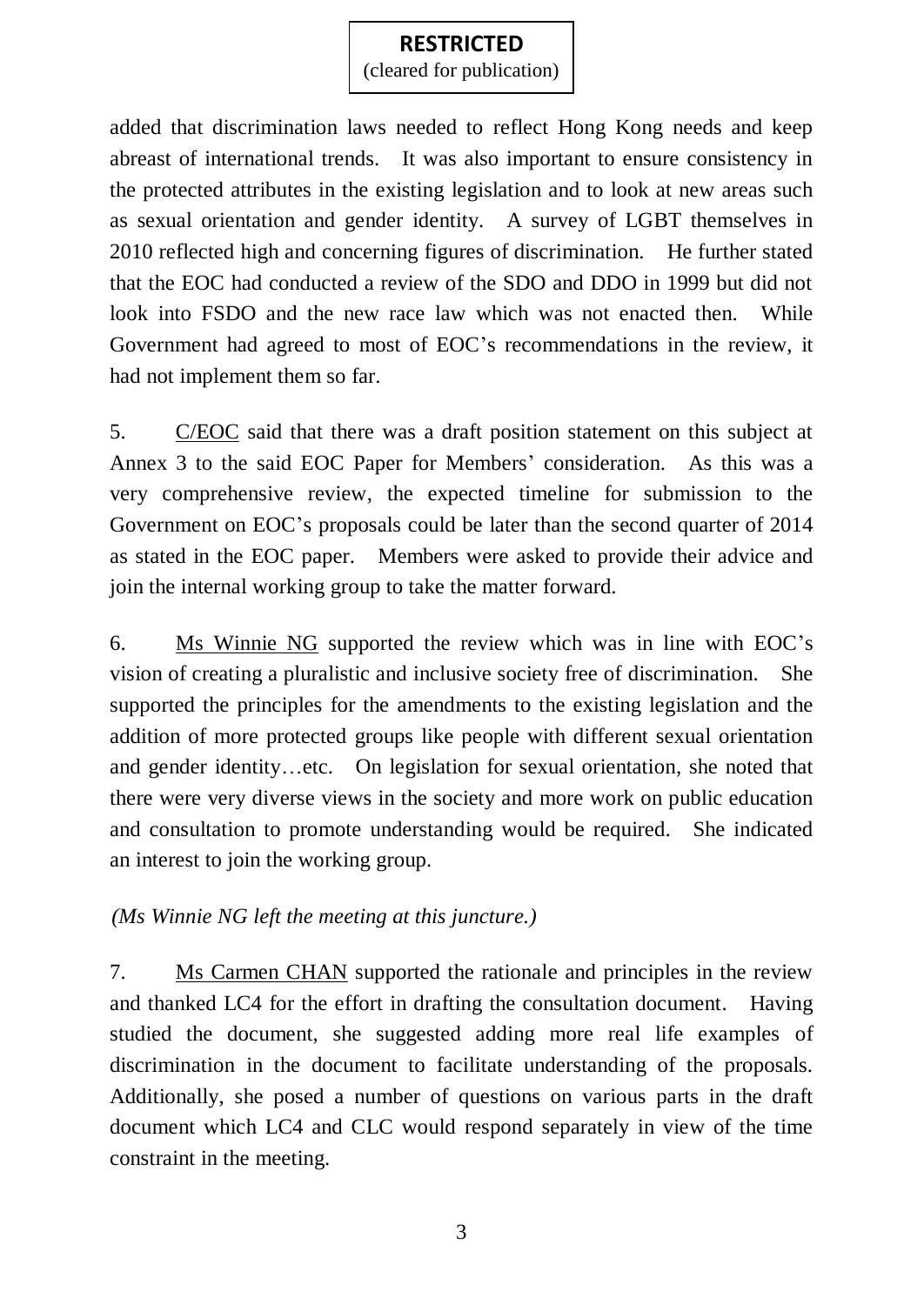(cleared for publication)

*(Ms Garling WONG, Mr. ZM QAMAR and Mr. AB NASIR left the meeting at this juncture.)*

8. Dr. John TSE expressed concern that the scope of the review was too wide covering both existing legislation and new groups. He said that consolidating the four existing pieces of anti-discrimination legislation would be very complex and it would not be easy for the public to comprehend. The existing legislation, in its present form, was already difficult for a lay person to understand. He suggested adopting a more pragmatic approach focusing on priority areas such as enactment of legislation for sexual orientation only.

9. Mr. LEE Luen-fai shared the same view as Dr. TSE's. He opined that it would be easier for the public to understand four separate ordinances focusing on different groups than combining them into one. Mr. LEE also suggested that the EOC should consider strategies to enlist support from the public to the proposals.

10. Mr. Tim LUI suggested allowing more time for Members to consider and deliberate on the subject before deciding on an EOC position. Dr. Sandra TSANG supported the urgency to engineer a review and appreciated the ground work done. But she has reservations regarding the plan to conduct consultation on the revision of the four ordinances at the same time. She preferred that the EOC prepared working papers on the details of the proposed logistics of the review for the committee members' more thorough deliberations and discussions in future or special meetings to plan such review. Dr. Maggie KOONG, Ms CHOI Hing-shi and Mr. Nelson YIP supported the direction of the review. However, in view of the complexity of the matter and that there were considerable details that needed to be carefully deliberated in the consultation document, they asked for more time to consider the matter and to map out the appropriate strategies.

*(Dr. John TSE left the meeting at this juncture.)*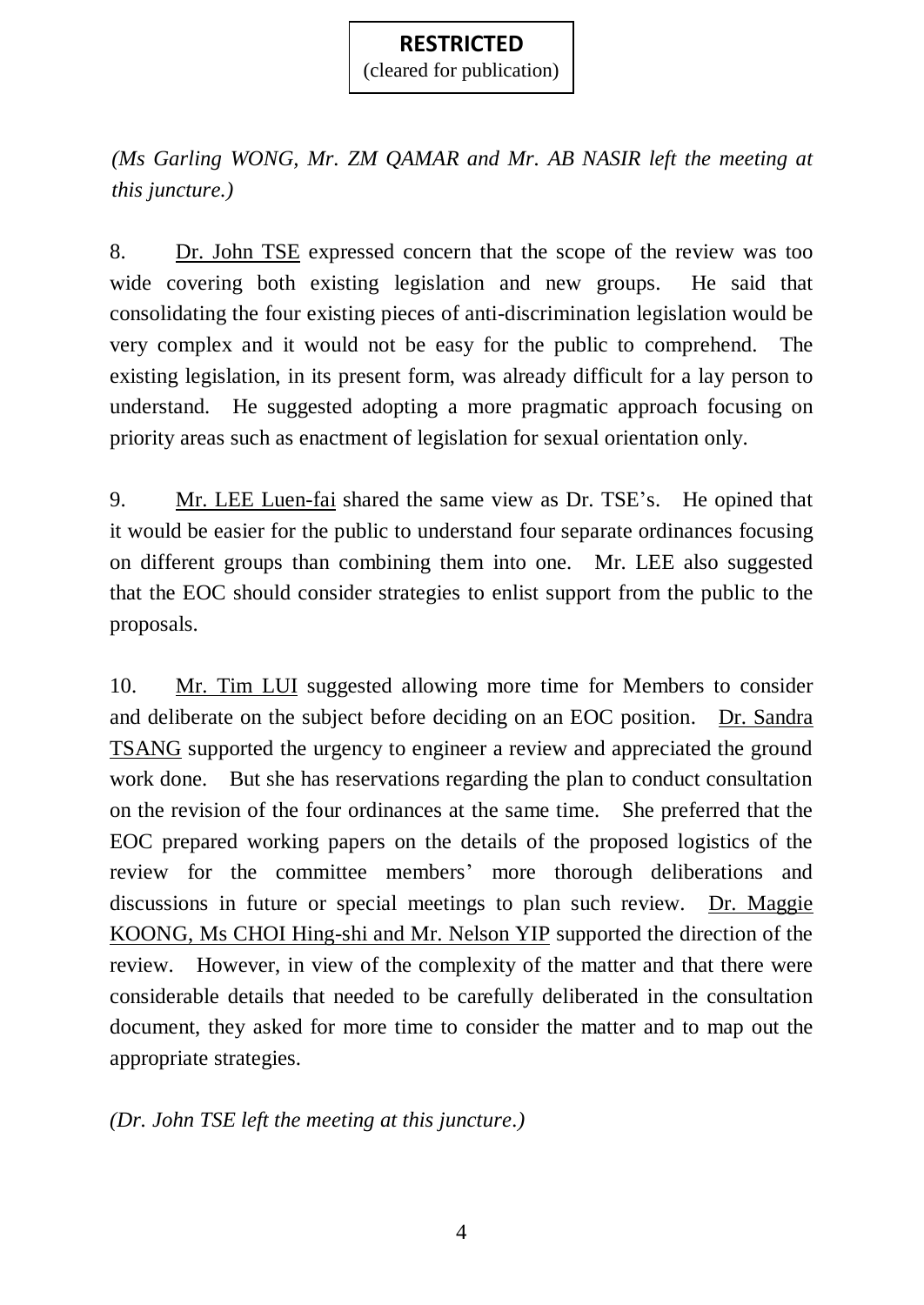(cleared for publication)

11. C/EOC thanked Members for the views expressed and remarked that the exercise was indeed not an easy task. The biggest challenge lay in getting the public to understand what the changes meant and getting their support on the proposals. He welcomed more discussions and debates on the matter to help refine the proposals. He emphasized that quality of work was more important than time, and it would be important for the EOC to make good use of perhaps the only one chance to educate and impress the public on the EO values and concepts. The EOC Office would summarize the various options on the scope and approach of the review and to seek Members' advice again in the next meeting.

## **III. Any Other Business**

## **Advocating Equal Opportunities for Ethnic Minorities and Persons with a Disability**

12. C/EOC said his other work priorities were to advocate equal opportunities for EMs and persons with a disability, in particular on i) equal education and employment opportunities and ii) support for students with special education needs and to urge the Government to effect policy change. As stated in paragraph two above, he would meet Members individually to solicit their views and advice on different work areas in the coming weeks.

# **EOC Annual Forum 2013**

13. Members noted that that the EOC Annual Forum 2013 has been tentatively scheduled for Friday, 27 September 2013. The venue and further details for the forum were to be decided and worked out in due course. Members were requested to take note of the date of the forum.

14. There being no other business, the meeting was adjourned at 6:40 p.m.

## **IV. Date of Next Meeting**

15. The next regular EOC meeting has been scheduled for 20 June 2013